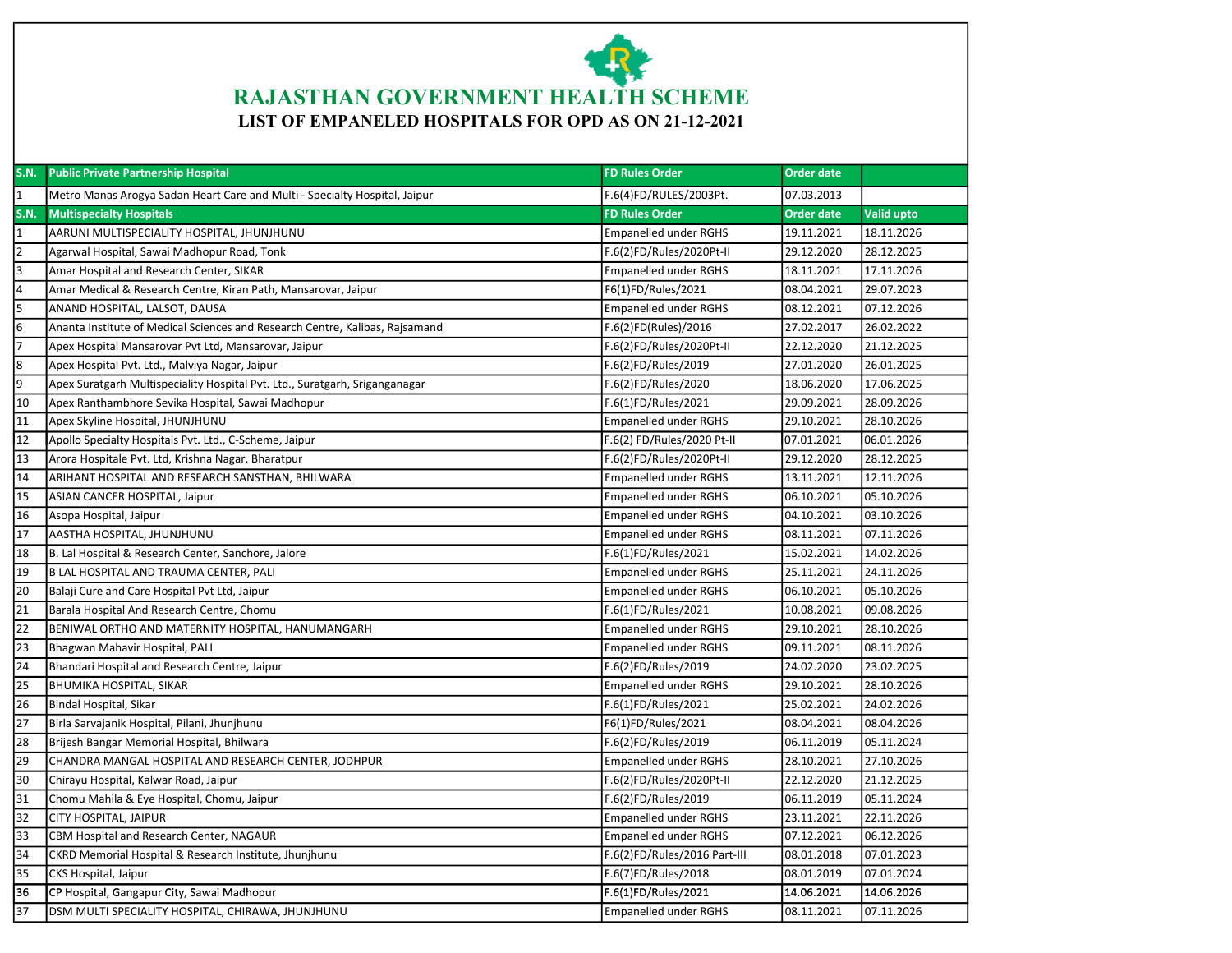| 38 | DTM HOSPITAL, BIKANER                                                                | Empanelled under RGHS        | 28.11.2021 | 27.11.2026 |
|----|--------------------------------------------------------------------------------------|------------------------------|------------|------------|
| 39 | Dana Shivam Heart and SuperSpeciality Hospital, Jaipur                               | F.6(2)FD/Rules/2020          | 24.06.2020 | 23.06.2025 |
| 40 | DAR AL SHIFA HOSPITAL, JODHPUR                                                       | <b>Empanelled under RGHS</b> | 25.11.2021 | 24.11.2026 |
| 41 | DAUKIYA HOSPITAL AND MEDICAL RESEARCH CENTRE, JODHPUR                                | <b>Empanelled under RGHS</b> | 08.11.2021 | 07.11.2026 |
| 42 | Deep Hospital and Research Centre, Jhotwara, Jaipur                                  | F.6(1)FD/Rules/2021          | 14.06.2021 | 14.06.2026 |
| 43 | Dhanwantri Hospital And Research Centre, Jaipur                                      | F.6(1)FD/Rules/2021          | 22.07.2021 | 21.07.2026 |
| 44 | Dhanwantari Multispeciality Hospital, Jhunjhunu                                      | <b>Empanelled under RGHS</b> | 20.10.2021 | 19.10.2026 |
| 45 | DHANWANTRI HOSPITAL, JODHPUR                                                         | <b>Empanelled under RGHS</b> | 29.10.2021 | 28.10.2026 |
| 46 | Dhayal Hospital and Research Centre, Sikar                                           | F.6(2)FD/Rules/2020          | 24.06.2020 | 23.06.2025 |
| 47 | Dhukia Hospital, Jhunjhunu                                                           | F.6(2)FD/Rules/2020          | 12.11.2020 | 11.11.2025 |
| 48 | Dr. Choudhary Hospital and Medical Research Centre Pvt. Ltd., Udaipur                | F6(1)FD/Rules/2021           | 08.04.2021 | 08.04.2026 |
| 49 | Dr. S. S. Tantia Memorial Hospital, Sriganganagar                                    | F.6(2)FD/Rules/2020          | 24.06.2020 | 23.06.2025 |
| 50 | GD BADAYA HOSPITAL, AJMER                                                            | <b>Empanelled under RGHS</b> | 19.11.2021 | 18.11.2026 |
| 51 | G.P. Shekhwati Hospital and Research Centre, Jaipur                                  | Empanelled under RGHS        | 05.10.2021 | 04.10.2026 |
| 52 | Gangauri Hospital, Sawai Madhopur                                                    | F.6(2)FD/Rules/2016 Part-III | 15.01.2018 | 14.01.2023 |
| 53 | GBH American Hospital, Udaipur                                                       | F.6(1)FD/Rules/2021          | 15.02.2021 | 14.02.2026 |
| 54 | Geetanjali Medical College and Hospital, Udaipur                                     | Empanelled under RGHS        | 04.10.2021 | 03.10.2026 |
| 55 | GEETANJALI MULTI SPECIALITY HOSPITAL, SIKAR                                          | Empanelled under RGHS        | 08.12.2021 | 07.12.2026 |
| 56 | Getwell Hospital and Research Centre, Sikar                                          | F.6(2)FD/Rules/2016 Pt-III   | 26.09.2017 | 25.09.2022 |
| 57 | Gheesibai Memorial Mittal Hospital and Reasearch Centre, Ajmer                       | Empanelled under RGHS        | 04.10.2021 | 03.10.2026 |
| 58 | GINNI DEVI MEMORIAL HOSPITAL, JAIPUR                                                 | Empanelled under RGHS        | 23.11.2021 | 22.11.2026 |
| 59 | Global Heart and General Hospital, Jaipur                                            | F.6(2)FD(Rules)/2016PT-III   | 02.12.2016 | 01.12.2021 |
| 60 | Goyal Hospital & Research Centre Pvt. Ltd., Jodhpur                                  | F.6(2)FD/Rules/2020          | 12.03.2020 | 11.03.2025 |
| 61 | GOPINATH HOSPITAL PRIVATE LIMITED, JAIPUR                                            | <b>Empanelled under RGHS</b> | 23.11.2021 | 22.11.2026 |
| 62 | Guru Kripa Hospitals, Jyoti Nagar, Sikar                                             | F6(1)FD/Rules/2021           | 08.04.2021 | 08.04.2026 |
| 63 | GYAN SHANTI HOSPITAL, KOTA                                                           | Empanelled under RGHS        | 10.12.2021 | 09.12.2026 |
| 64 | <b>HCG Hospital Jaipur</b>                                                           | <b>Empanelled under RGHS</b> | 22.09.2021 | 21.09.2026 |
| 65 | Harish Hospital Pvt. Ltd., Alwar                                                     | F.6(2)FD/Rules/2020          | 17.06.2020 | 16.06.2025 |
| 66 | Imperial Hospital and Research Centre, Shastri Nagar, Jaipur                         | F6(2)FD/Rules/2016 Part-III  | 05.06.2018 | 04.06.2023 |
| 67 | Indus Jaipur Hospital, Jaipur                                                        | F.6(2)FD/Rules/2020          | 24.06.2020 | 23.06.2025 |
| 68 | Jakhar Dhambiwal Hospital and Research Center LLP, Sikar                             | Empanelled under RGHS        | 20.10.2021 | 19.10.2026 |
| 69 | JAI SHREE HOSPITAL & MULTISPECIALITY SURGICAL CENTER, PALI                           | <b>Empanelled under RGHS</b> | 13.11.2021 | 12.11.2026 |
| 70 | Jaipur Hospital, Jaipur                                                              | F.6(2)FD/Rules/2020          | 18.05.2020 | 17.05.2025 |
| 71 | Jain Surgical Hospital, Shreenathpuram, Kota                                         | F.6(2)FD/Rules/2020Pt-II     | 24.12.2020 | 23.12.2025 |
| 72 | Jaipur National University Institute of Medical Sciences and research Centre, Jaipur | F.6(2)FD/Rules/2016 Pt-III   | 26.09.2017 | 25.09.2022 |
| 73 | Jaiswal Hospital & Neuro Institute, Kota                                             | F.6(1)FD/Rules/2021          | 06.07.2021 | 05.07.2026 |
| 74 | JEEVAN RAKSHA HOSPITAL, BIKANER                                                      | <b>Empanelled under RGHS</b> | 28.11.2021 | 27.11.2026 |
| 75 | Jeevan Rekha Critical Care & Trauma Hospital, Jagatpura, Jaipur                      | F.6(2)FD/Rules/2016 Part-III | 22.12.2017 | 21.12.2022 |
| 76 | Jeevan Rekha Hospital & Research Centre, Neemkathana, Sikar                          | F.6(1)FD/Rules/2021          | 15.02.2021 | 14.02.2026 |
| 77 | Jhunjhunu Hospital, Jhunjhunu                                                        | <b>Empanelled under RGHS</b> | 12.10.2021 | 11.10.2026 |
| 78 | JINDAL SUPER SPECIALTY HOSPITAL, BHARATPUR                                           | Empanelled under RGHS        | 28.11.2021 | 27.11.2026 |
| 79 | Jyoti Nursing Home Pvt. Ltd., Jaipur                                                 | F.6(2)FD(Rules)/2016         | 02.10.2021 | 01.10.2026 |
| 80 | Kailash Hospital, Behror (Alwar)                                                     | <b>Empanelled under RGHS</b> | 02.12.2021 | 01.12.2026 |
| 81 | KALPVRIKSH HOSPITAL AND RESEACH CENTER FOUNDATION, PILANI JHUNJHUNU                  | <b>Empanelled under RGHS</b> | 08.12.2021 | 07.12.2026 |
| 82 | Kamla Nagar Hospital Unit of K N Hospital Pvt Ltd, Jodhpur                           | Empanelled under RGHS        | 12.10.2021 | 11.10.2026 |
| 83 | Khandelwal Nursing Home, Mahaveer Nagar, Kota                                        | F.6(2)FD/Rules/2020 Pt-II    | 30.12.2020 | 29.12.2025 |
| 84 | KHANDELWAL NURSING HOME, DAUSA                                                       | <b>Empanelled under RGHS</b> | 19.11.2021 | 18.11.2026 |
| 85 | Kota Heart Institute & Research Centre, Talwandi, Kota                               | F.6(1)FD/Rules/2021          | 15.02.2021 | 14.02.2026 |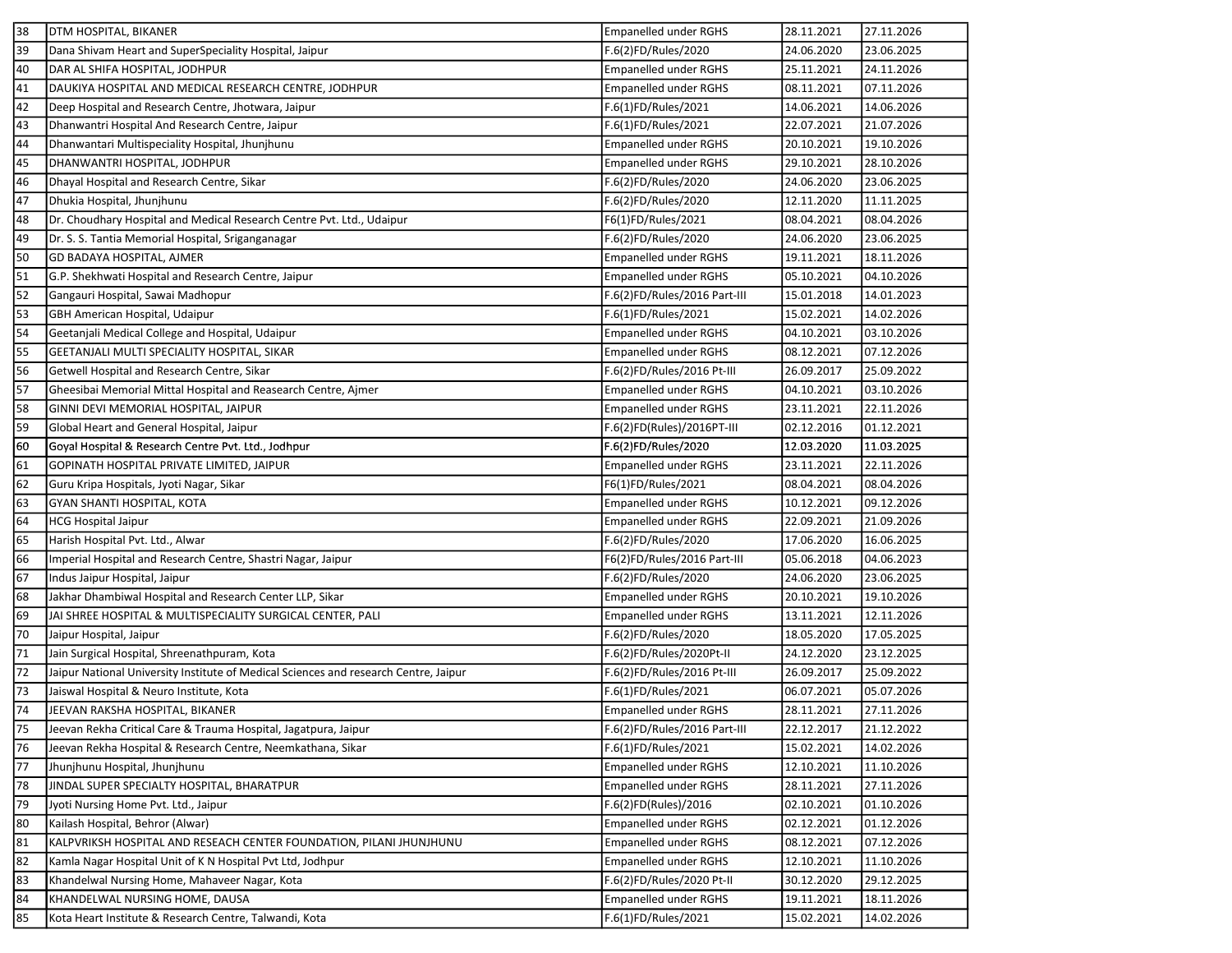| 86  | KOTA TRAUMA HOSPITAL, KOTA                                                     | <b>Empanelled under RGHS</b> | 17.12.2021 | 16.12.2026 |
|-----|--------------------------------------------------------------------------------|------------------------------|------------|------------|
| 87  | KRISHNA HOSPITAL, BHILWARA                                                     | Empanelled under RGHS        | 26.10.2021 | 25.10.2026 |
| 88  | Krishna Superspeciality Hospital, Jodhpur                                      | F.6(1)FD/Rules/2021          | 04.08.2021 | 03.08.2026 |
| 89  | Kshetrapal Hospital Multispecialty & Research Centre, Ajmer                    | F6(2)FD/Rules/2016 Part-III  | 21.05.2018 | 20.05.2023 |
| 90  | L N Multispeciality Hospital, JHALAWAR                                         | <b>Empanelled under RGHS</b> | 08.12.2021 | 17.12.2026 |
| 91  | M N HOSPITAL AND RESEARCH CENTRE, BIKANER                                      | <b>Empanelled under RGHS</b> | 14.12.2021 | 13.12.2026 |
| 92  | MADHAV HOSPITAL, BEHROR, ALWAR                                                 | Empanelled under RGHS        | 26.10.2021 | 25.10.2026 |
| 93  | Maharaja Agrasen Superspeciality Hospital, Vidhyadhar Nagar, Jaipur            | F.6(2)FD/Rules/2020Pt-II     | 22.12.2020 | 21.12.2025 |
| 94  | Mahatma Gandhi Medical College & Hospital, Sitapura, Jaipur                    | F. 6(2) FD/Rules/2019        | 15.01.2020 | 14.01.2025 |
| 95  | Mahaveer Jaipuriya Rajasthan Hospital, JLN Marg, Jaipur                        | F.6(2)FD/Rules/2020Pt-II     | 24.12.2020 | 23.12.2025 |
| 96  | MAHAVEER SURGICAL AND MATERNITY NURSING HOME, SIROHI                           | <b>Empanelled under RGHS</b> | 09.11.2021 | 08.11.2026 |
| 97  | Mahavir Hospital, Jhunjhunu                                                    | Empanelled under RGHS        | 20.10.2021 | 19.10.2026 |
| 98  | MAI KHADIJA HOSPITAL AND RESEARCH CENTRE, JODHPUR                              | <b>Empanelled under RGHS</b> | 28.11.2021 | 27.11.2024 |
| 99  | MANAS HOSPITAL JAIPUR, JAIPUR                                                  | Empanelled under RGHS        | 09.12.2021 | 08.12.2024 |
| 100 | MANU ENT AND MULTISPECIALITY HOPSITAL, SIKAR                                   | <b>Empanelled under RGHS</b> | 28.10.2021 | 27.10.2026 |
| 101 | Marble City Hospital, Kishangarh, Ajmer                                        | F.6(2)FD/Rules/2020Pt-II     | 29.12.2020 | 28.12.2025 |
| 102 | Marudhar Hospital, Jaipur                                                      | F.6(1)FD/Rules/2021          | 22.07.2021 | 21.07.2026 |
| 103 | Marwar Hospital, Mandore Road, Jodhpur                                         | F.6(1)FD/Rules/2021          | 14.06.2021 | 14.06.2026 |
| 104 | Marwar Hospital, NAGAUR                                                        | Empanelled under RGHS        | 19.11.2021 | 18.11.2026 |
| 105 | MEDIPULSE HOSPITAL A UNIT OF JHPL, Jodhpur                                     | Empanelled under RGHS        | 21.09.2021 | 20.09.2026 |
| 106 | Metro Hospital and Trauma Centre, Golai Mode, Road No 3, Jhunjhunu             | F.6(2)FD/Rules/2020Pt-II     | 29.12.2020 | 28.12.2025 |
| 107 | MITTAL HOSPITAL, ALWAR                                                         | Empanelled under RGHS        | 12.10.2021 | 11.10.2026 |
| 108 | NAVJEEVAN HOSPITAL, BARMER                                                     | <b>Empanelled under RGHS</b> | 13.11.2021 | 12.11.2026 |
| 109 | NAVJEEVAN HOSPITAL AND RESEARCH CENTRE, BASSI, JAIPUR                          | Empanelled under RGHS        | 23.11.2021 | 22.11.2026 |
| 110 | Neerja Hospital, Sikar                                                         | Empanelled under RGHS        | 20.10.2021 | 19.10.2026 |
| 111 | NIMS MEDICAL COLLEGE HOSPITAL, AMBER, JAIPUR                                   | Empanelled under RGHS        | 17.12.2021 | 16.12.2026 |
| 112 | Nirogdham Hospital and Research Center, Aklera, Jhalawar                       | F.6(7)FD/Rules/2018          | 08.01.2019 | 07.01.2024 |
| 113 | NOBLE CARE HOSPITAL, Sikar                                                     | Empanelled under RGHS        | 12.10.2021 | 11.10.2026 |
| 114 | OM HOSPITAL, CHOMU, JAIPUR                                                     | <b>Empanelled under RGHS</b> | 28.10.2021 | 27.10.2026 |
| 115 | OM HOSPITAL, PALI                                                              | Empanelled under RGHS        | 14.12.2021 | 13.12.2026 |
| 116 | Opera Hospital Medical and Research Centre Pvt. Ltd., Kota                     | F.6(2)FD/Rules/2016 Part-III | 13.10.2017 | 12.10.2022 |
| 117 | OXFORD HOSPITAL, JHUNJHUNU                                                     | Empanelled under RGHS        | 19.11.2021 | 18.11.2026 |
| 118 | Pacific Institute Of Medical Sciences, Udaipur                                 | F.6(1)FD/Rules/2021          | 26.07.2021 | 25.07.2026 |
| 119 | Paras JK Hospital, Sobhagpura, Udaipur                                         | F6(1)FD/Rules/2021           | 08.04.2021 | 08.04.2026 |
| 120 | PAYAL HOSPITAL AND DIAGNOSTIC CENTER, JHUNJHUNU                                | <b>Empanelled under RGHS</b> | 29.10.2021 | 28.10.2026 |
| 121 | Porwal Hospital Pvt. Ltd., Bhilwara                                            | F.6(2)FD/Rules/2020          | 28.07.2020 | 27.07.2025 |
| 122 | Pradeep Hospital & Fracture Clinic, Be-Narain Gate, Bharatpur                  | F6(1)FD/Rules/2021           | 08.04.2021 | 08.04.2026 |
| 123 | Pulse Hospital (Muitispeciality Hospital and Research Centre) Kotputli, Jaipur | F.6(2)FD/Rules/2020          | 01.07.2020 | 30.06.2025 |
| 124 | R and R Multispeciality Hospital, Jhunjhunu                                    | F.6(2)FD/Rules/2020          | 24.06.2020 | 23.06.2025 |
| 125 | Raj Hospital, Jodhpur                                                          | F6(1)FD/Rules/2021           | 13.07.2021 | 12.07.2026 |
| 126 | RAJ SURGICAL AND GENERAL HOSPITAL, JHUNJHUNU                                   | <b>Empanelled under RGHS</b> | 08.12.2021 | 07.12.2026 |
| 127 | Rajdhani Hospital and Maternity Home, Dausa                                    | <b>Empanelled under RGHS</b> | 20.10.2021 | 19.10.2026 |
| 128 | Rajnish Hospital, Shahpura, Jaipur                                             | F.6(2)FD/Rules/2020          | 22.06.2020 | 21.06.2025 |
| 129 | Ramsnehi Hospital and Research Centre, Bhilwara                                | F.6(2)FD/Rules/2020          | 22.06.2020 | 21.06.2025 |
| 130 | RATHI HOSPITAL, SIKAR                                                          | <b>Empanelled under RGHS</b> | 07.12.2021 | 06.12.2026 |
| 131 | Ravindra Hospital, Jhunjhunu                                                   | F.6(2)FD/Rules/2016 Part III | 06.10.2017 | 05.10.2022 |
| 132 | RIYA HOSPITAL, Sawai Madhopur                                                  | Empanelled under RGHS        | 08.10.2021 | 07.10.2026 |
| 133 | Rohilla Nursing Home, Churu                                                    | <b>Empanelled under RGHS</b> | 20.10.2021 | 19.10.2026 |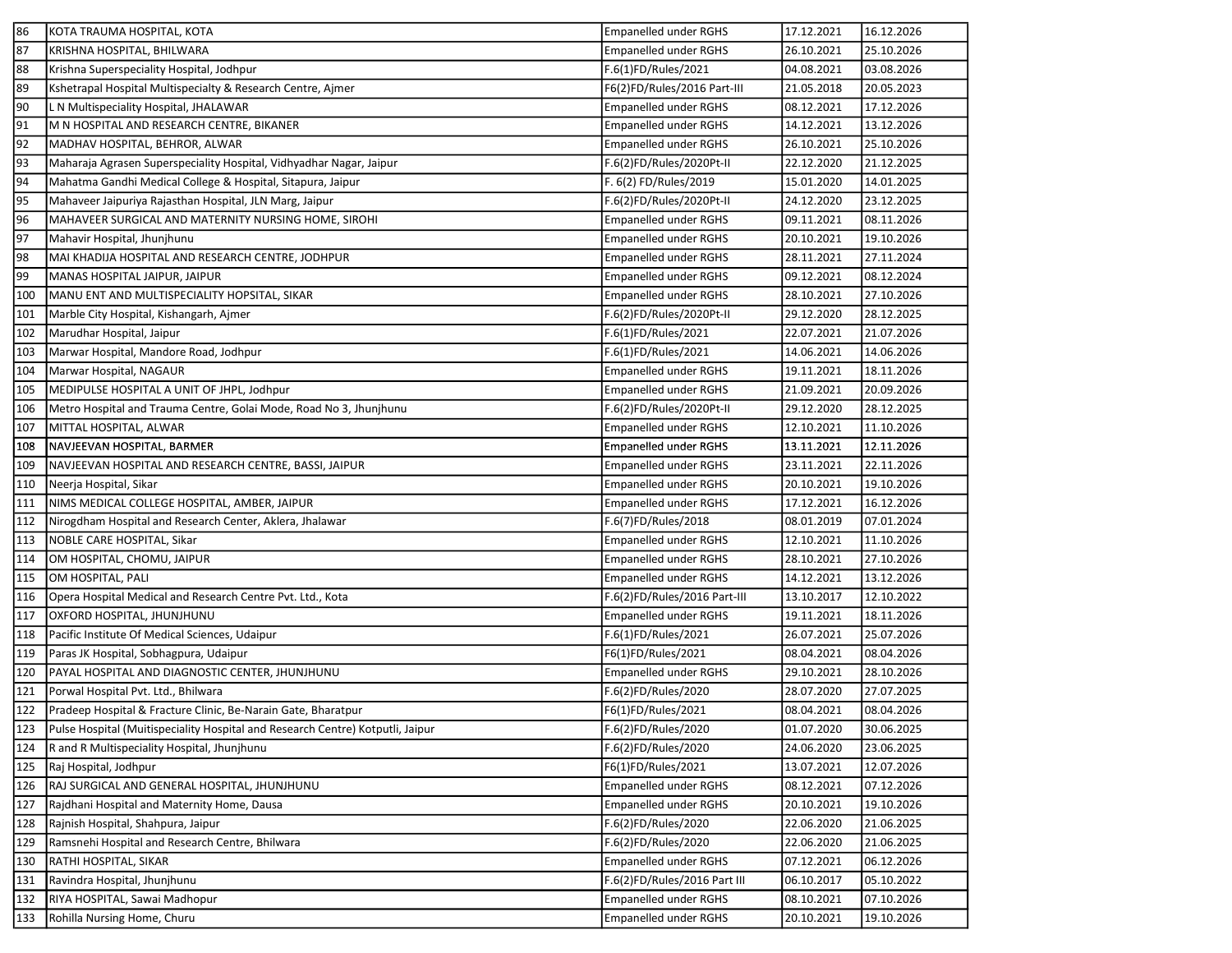| 134 | RUCHIKA NURSING HOME FERTILITY AND RESEARCH CENTRE, SIKAR              | Empanelled under RGHS        | 18.10.2021 | 17.10.2026 |
|-----|------------------------------------------------------------------------|------------------------------|------------|------------|
| 135 | Rungta Hospital, JAIPUR                                                | Empanelled under RGHS        | 08.11.2021 | 07.11.2026 |
| 136 | S.B. Mittal Memorial Heart and Critical Care Hospital, Sikar           | F.6(2)FD/Rules/2020Pt-II     | 24.12.2020 | 23.12.2025 |
| 137 | SCR SIR CHOTU RAM HOSPITAL AND RESEARCH CENTER, JAIPUR                 | <b>Empanelled under RGHS</b> | 07.12.2021 | 06.12.2024 |
| 138 | SGN HOSPITAL INFERTILITY CENTER PVT LTD, PAOTA                         | <b>Empanelled under RGHS</b> | 07.10.2021 | 06.10.2026 |
| 139 | SMT KESAR BAI SONI HOSPITAL, BHILWARA                                  | <b>Empanelled under RGHS</b> | 01.12.2021 | 30.11.2026 |
| 140 | S N PAREEK MEMORIAL HOSPITAL AND RESEARCH CENTRE SANSTHAN, KOTA        | F.6(2)FD/Rules/2016 Part-III | 13.10.2017 | 12.10.2022 |
| 141 | S.N. Super Speciality Hospital Pvt. Ltd., Sri Ganganagar               | F.6(7)FD/Rules/2018          | 22.01.2019 | 21.01.2024 |
| 142 | S.R. Kalla Memorial Gastro & General Hospital, Jaipur                  | F.6(2)FD/Rules/2020          | 15.04.2020 | 14.04.2025 |
| 143 | Sachkhand Hospital, Neemrana, Alwar                                    | F.6(2)FD/Rules/2020          | 24.06.2020 | 23.06.2025 |
| 144 | SADHNA HOSPITAL, Jaipur                                                | <b>Empanelled under RGHS</b> | 08.10.2021 | 07.10.2026 |
| 145 | Sania Hospital, Subhash Nagar, Alwar                                   | F6(1)FD/Rules/2021           | 08.04.2021 | 08.04.2026 |
| 146 | Sanjeevani Hospital, Madhukar Colony, Kotputli, Jaipur                 | F.6(2)FD/Rules/2020Pt-II     | 24.12.2020 | 23.12.2025 |
| 147 | SEVAYATAN CHILD AND GENERAL HOSPITAL, CHOMU, JAIPUR                    | <b>Empanelled under RGHS</b> | 08.12.2021 | 07.12.2026 |
| 148 | Shalby Multispeciality Hospital, Jaipur                                | F. 6(2) FD/Rules/2019        | 15.01.2020 | 14.01.2025 |
| 149 | SHARDA HOSPITAL, JHUNJHUNU                                             | Empanelled under RGHS        | 26.10.2021 | 25.10.2026 |
| 150 | Shree Siddhi Vinayak Hospital, BHILWARA                                | <b>Empanelled under RGHS</b> | 19.11.2021 | 18.11.2026 |
| 151 | Shreerana Hospital N Charitable Medical Institute, Ajmer               | <b>Empanelled under RGHS</b> | 20.10.2021 | 19.10.2026 |
| 152 | Shri Krishan Hospital, Lalsot Road, Dausa                              | F.6(2)FD(Rules)/2016         | 27.02.2017 | 26.02.2022 |
| 153 | SHRI RAM HOSPITAL, PALI                                                | Empanelled under RGHS        | 18.10.2021 | 17.10.2026 |
| 154 | Shri Ram Super Speciality Surgical Center Pvt. Ltd., Jodhpur           | F.6(2)FD/Rules/2020          | 18.06.2020 | 17.06.2025 |
| 155 | Shri Ram Super Speciality Surgical Cent Pvt Ltd, Mandaur Road, Jodhpur | Empanelled under RGHS        | 12.10.2021 | 11.10.2026 |
| 156 | SHRI RAMAKRISHNA HOSPITAL, JAIPUR                                      | Empanelled under RGHS        | 14.12.2021 | 13.12.2026 |
| 157 | Shriram Trauma and Superspeciality Hospital, Sikar                     | F.6(1)FD/Rules/2021          | 15.02.2021 | 14.02.2026 |
| 158 | SHRI SHYAM HOSPITAL A UNIT OF SS NIRAMAYA PVT LTD, KOTPUTLI, JAIPUR    | Empanelled under RGHS        | 08.11.2021 | 07.11.2026 |
| 159 | SIDDHI VINAYAK HOSPITAL AND RESEARCH CENTRE, CHOMU, JAIPUR             | Empanelled under RGHS        | 13.11.2021 | 12.11.2026 |
| 160 | SIKAR HOSPITAL AND RESEARCH INSTITUTE, SIKAR                           | <b>Empanelled under RGHS</b> | 08.12.2021 | 07.12.2026 |
| 161 | Solanki Hospital, Alwar                                                | Empanelled under RGHS        | 21.09.2021 | 20.09.2026 |
| 162 | SOMANI HOSPITAL, JAIPUR                                                | Empanelled under RGHS        | 23.11.2021 | 22.11.2026 |
| 163 | Soni Devi Memorial Hospital, Neemrana, Alwar                           | F.6(1)FD/Rules/2021          | 20.09.2021 | 19.09.2026 |
| 164 | Soni Hospital, Jaipur                                                  | F.6(2)FD/Rules/2020 Pt-II    | 30.12.2020 | 29.12.2025 |
| 165 | Soni Hospital, Rajgarh, Churu                                          | F.6(1)FD/Rules/2021          | 08.07.2021 | 07.07.2026 |
| 166 | Sri Mahadev Hospital, Nagaur                                           | F.6(1)FD/Rules/2021          | 13.07.2021 | 12.07.2026 |
| 167 | SSMG Hospital, Morija Road, Chomu, Jaipur                              | F.6(2)FD/Rules/2020Pt-II     | 24.12.2020 | 23.12.2025 |
| 168 | Star Hospital, Bhiwari, Alwar                                          | F6(2)FD/Rules/2016 Part-III  | 21.05.2018 | 20.05.2023 |
| 169 | SURBHI HOSPITAL PVT LTD, DELHI                                         | <b>Empanelled under RGHS</b> | 14.12.2021 | 13.12.2026 |
| 170 | Swastik Hospital, Bhilwara                                             | F.6(1)FD/Rules/2021          | 04.08.2021 | 03.08.2026 |
| 171 | <b>SWASTIK MULTISPECIALITY HOSPITAL LLP, PHULERA, JAIPUR</b>           | <b>Empanelled under RGHS</b> | 29.10.2021 | 28.10.2026 |
| 172 | Tagore Hospital & Research Institute, Jaipur                           | F.6(2)FD/Rules/2020          | 15.04.2020 | 14.04.2025 |
| 173 | Tibra Hospital, Basant Vihar, Sikar                                    | F.6(2)FD/Rules/2020Pt-II     | 24.12.2020 | 23.12.2025 |
| 174 | VAISHALI HOSPITAL AND SURGICAL RESEARCH CENTRE, JAIPUR                 | <b>Empanelled under RGHS</b> | 08.11.2021 | 07.11.2026 |
| 175 | Vasundhara Hospital Ltd, Jodhpur                                       | F.6(2)FD/Rules/2020          | 01.07.2020 | 30.06.2025 |
| 176 | VINAYAK HOSPITAL, KOTPUTLI, JAIPUR                                     | <b>Empanelled under RGHS</b> | 19.11.2021 | 18.11.2026 |
| 177 | VINAYAK ZANANA AND DOORBEEN HOSPITAL, Jaipur                           | <b>Empanelled under RGHS</b> | 12.10.2021 | 11.10.2026 |
| 178 | YASH AMAN HOSPITAL, JODHPUR                                            | Empanelled under RGHS        | 19.11.2021 | 18.11.2026 |
| 179 | Zeel Multi Specialty Hospital, Sagwara, Dungarpur                      | F.6(1)FD/Rules/2021          | 01.07.2021 | 30.06.2026 |
|     | <b>Cardiology and CT Surgery Specialty Hospitals</b>                   |                              |            |            |
|     | DR CM CHOPRA HOSPITAL AND HEART CARE CENTRE, CHOMU, JAIPUR             | Empanelled under RGHS        | 08.12.2021 | 07.12.2026 |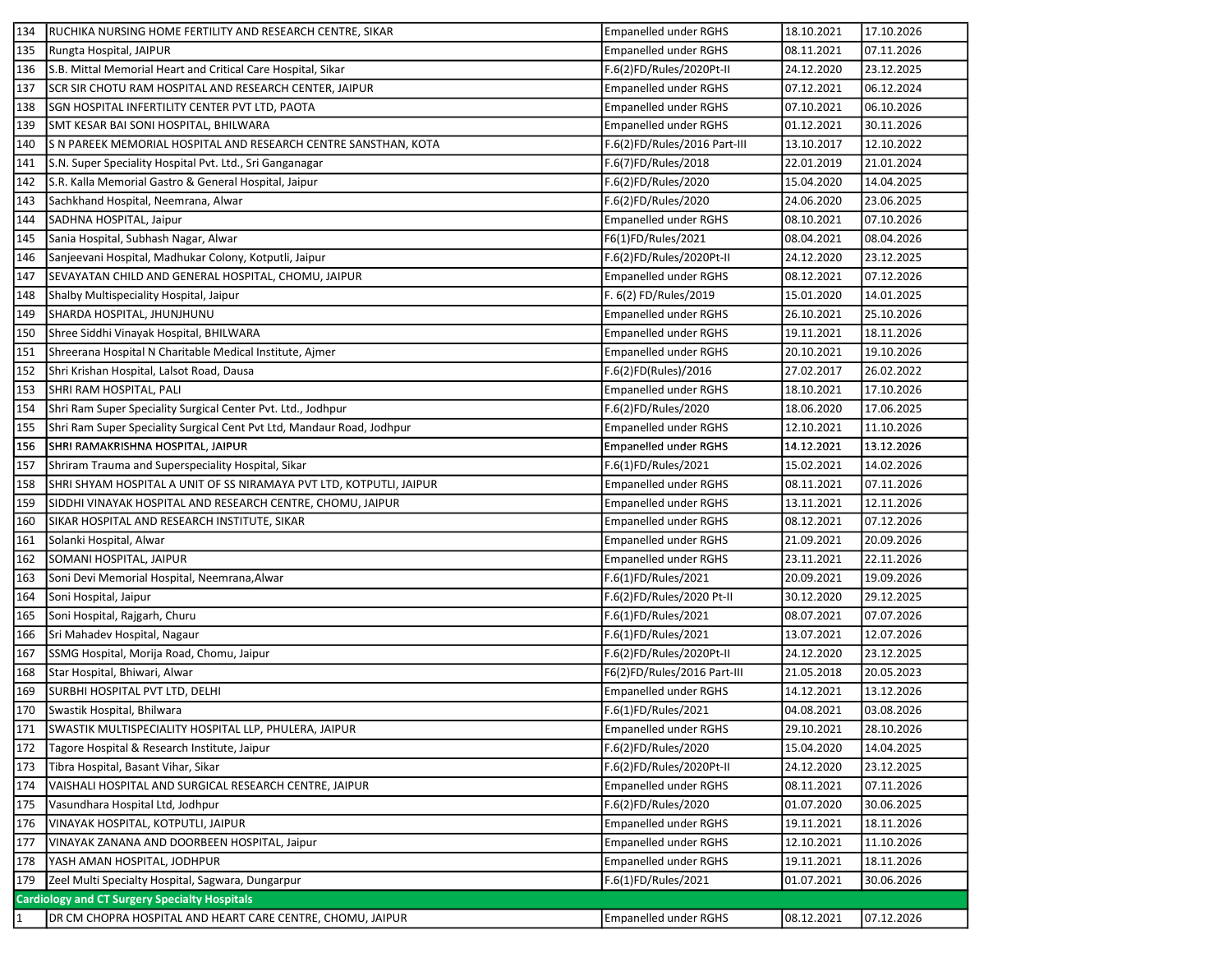| 2              | Heart & General Hospital, Jaipur                                                        | F.6(2)FD/Rules/2020          | 02.06.2020 | 02.06.2025 |
|----------------|-----------------------------------------------------------------------------------------|------------------------------|------------|------------|
| Iз             | Jaipur Heart Institute, Jaipur                                                          | F.6(2)FD/Rules/2020          | 15.04.2020 | 14.04.2025 |
| 14             | Krishna Heart and General Hospital, Jaipur                                              | F.6(2)FD(Rules)/2016         | 27.02.2017 | 26.02.2022 |
|                | <b>ENT Specialty Hospital</b>                                                           |                              |            |            |
| $\mathbf{1}$   | Adhinath ENT and General Hospital, Tilak Nagar, Jaipur                                  | F.6(2)FD/Rules/2020Pt-II     | 22.12.2020 | 21.12.2025 |
| 2              | Dr. Vijay ENT Hospital, Ajmer                                                           | F.6(2)FD/Rules/2020          | 24.06.2020 | 23.06.2025 |
| Iз             | JAIN ENT HOSPITAL, Jaipur                                                               | Empanelled under RGHS        | 04.10.2021 | 03.10.2026 |
| $\overline{a}$ | Jaipur Doorbeen Hospital, New Sanganer Road, Jaipur                                     | F6(1)FD/Rules/2021           | 08.04.2021 | 08.04.2026 |
| 5              | MAHAVIR ENT HOSPITAL, KOTA                                                              | <b>Empanelled under RGHS</b> | 19.11.2021 | 18.11.2026 |
| 6              | RAJ ENT HOSPITAL, JAIPUR                                                                | <b>Empanelled under RGHS</b> | 28.10.2021 | 27.10.2026 |
| $\overline{7}$ | Siddham ENT Center LLP, Heera Nagar, Jaipur                                             | F.6(1)FD/Rules/2021          | 15.02.2021 | 14.02.2026 |
|                | <b>Neurosurgery Specialty Hospitals</b>                                                 |                              |            |            |
| $\overline{1}$ | Advanced Neurology and Superspeciality Hospital, Jaipur                                 | <b>Empanelled under RGHS</b> | 24.09.2021 | 23.09.2026 |
| 12             | Jankalyan hospital, Chomu, Jaipur                                                       | <b>Empanelled under RGHS</b> | 23.11.2021 | 22.11.2026 |
| l3             | Indowestern Brain & Spine Hospital, Jaipur                                              | F.6(2)FD/Rules/2020          | 18.06.2020 | 17.06.2025 |
|                | <b>Oncology Specialty Hospitals</b>                                                     |                              |            |            |
|                | Bhagwan Mahaveer Cancer Hospital and Research Centre, Jaipur                            | F.6(2)FD/Rules/2019          | 24.02.2020 | 23.02.2025 |
|                | <b>Ophthalmology Specialty Hospitals</b>                                                |                              |            |            |
|                | AGARWAL HOSPITAL, JAIPUR                                                                | Empanelled under RGHS        | 08.11.2021 | 07.11.2026 |
| 2              | Agrawal Eye and Skin Hospital, Talwandi, Kota                                           | F.6(1)FD/Rules/2021          | 25.02.2021 | 24.02.2026 |
| 3              | Alakh Nayan Mandir Eye Hospital, Udaipur                                                | F.6(2)FD/Rules/2016 Part-III | 13.10.2017 | 12.10.2022 |
| 4              | Anand Hospital and Eye Centre, Jaipur                                                   | F.6(1)FD/Rules/2021          | 14.06.2021 | 14.06.2026 |
| l5             | Anita Eye Hospital and Retinal Centre, KOTA                                             | <b>Empanelled under RGHS</b> | 19.11.2021 | 18.11.2026 |
| 6              | Anupam Eye Hospital & Research Centre Pvt. Ltd., Lalkothi, Jaipur                       | F.6(2)FD/Rules/2016 Pt-III   | 26.09.2017 | 25.09.2022 |
| $\overline{7}$ | ASG Hospital Pvt. Ltd., Bhagwan Das Road, C-Scheme, Jaipur                              | F.6(2)FD/Rules/2020          | 22.10.2020 | 21.10.2025 |
| 8              | ASG HOSPITAL PVT LTD, BIKANER                                                           | Empanelled under RGHS        | 19.11.2021 | 18.11.2026 |
| و              | ASG Hospital Pvt. Ltd., Jodhpur                                                         | F6(2)FD/Rules/2016 Part-III  | 21.05.2018 | 20.05.2023 |
| 10             | ASG Hospital Pvt. Ltd., Udaipur                                                         | F.6(2)FD/Rules/2016 Part III | 06.10.2017 | 05.10.2022 |
| 11             | Birla Eye and Child Hospital, Kota                                                      | F.6(7)FD/Rules/2018          | 08.01.2019 | 07.01.2024 |
| 12             | Centre for Sight Hospital, Sardapura, Jodhpur                                           | F.6(2)FD/Rules/2020Pt-II     | 24.12.2020 | 23.12.2025 |
| 13             | D.D. Eye Institute, Dada Bari, Kota                                                     | F6(2)FD/Rules/2016 Part-III  | 05.06.2018 | 04.06.2023 |
| 14             | DD EYE INSTITUTE, NAYA NOHRA, KOTA                                                      | <b>Empanelled under RGHS</b> | 29.10.2021 | 28.10.2026 |
| 15             | Dr. Agarwal Eye Hospital, C·Scheme Jaipur                                               | F.6(2)FD/Rules/2020Pt-II     | 24.12.2020 | 23.12.2025 |
| 16             | DR KAMDAR EYE HOSPITAL                                                                  | Empanelled under RGHS        | 04.10.2021 | 03.10.2026 |
| 17             | Dr. Khungar Eye Care and Research Centre Pvt. Ltd., Ajmer                               | F.6(2)FD/Rules/2020          | 27.05.2020 | 26.05.2025 |
| 18             | DR PAWAN EYE HOSPITAL AND RESEARCH CENTRE, SAWAI MADHOPUR                               | <b>Empanelled under RGHS</b> | 10.12.2021 | 09.12.2026 |
| 19             | Dr Virendra Laser, Phaco Surgery Centre Eye Hospital, Jaipur                            | F. 6(1)FD/Rules/2021         | 18.06.2021 | 17.06.2026 |
| 20             | DR KOTHARIS EYE HOPSITAL, Udaipur                                                       | Empanelled under RGHS        | 12.10.2021 | 11.10.2026 |
| 21             | DEVILAL MEMORIAL MEMORIAL EYE HOSPITAL, CHOMU, JAIPUR                                   | <b>Empanelled under RGHS</b> | 23.11.2021 | 22.11.2026 |
| 22             | EAGLE EYE HOSPITAL, Sikar                                                               | <b>Empanelled under RGHS</b> | 08.10.2021 | 07.10.2026 |
| 23             | EYE CARE HOSPITAL, SIKAR                                                                | <b>Empanelled under RGHS</b> | 14.12.2021 | 13.12.2026 |
| 24             | Geeta Devi Memorial Eye Hospital, Lalsot, Dausa                                         | F.6(1) FD/Rules/2021         | 10.02.2021 | 09.02.2026 |
| 25             | Goyal Eye Hospital, Sawai Madhopur                                                      | <b>Empanelled under RGHS</b> | 20.10.2021 | 19.10.2026 |
| 26             | I Max Eye Care Hospital, Sikar                                                          | F.6(2)FD/Rules/2016 Part III | 06.10.2017 | 05.10.2022 |
| 27             | J D HOSPITAL, ALWAR                                                                     | Empanelled under RGHS        | 28.10.2021 | 27.10.2026 |
| 28             | J. P. Eye Hospital, Tonk Road, Jaipur                                                   | F.6(2)FD/Rules/2016 Part-III | 13.10.2017 | 12.10.2022 |
| 29             | JAI DRISHTI EYE HOSPITAL, UDAIPUR                                                       | Empanelled under RGHS        | 13.11.2021 | 12.11.2026 |
| 30             | Jaipur Calgary Charitable Eye Hospital and Research Center Trust, Malviya Nagar, Jaipur | F.6(2)FD/Rules/2019          | 28.11.2019 | 27.11.2024 |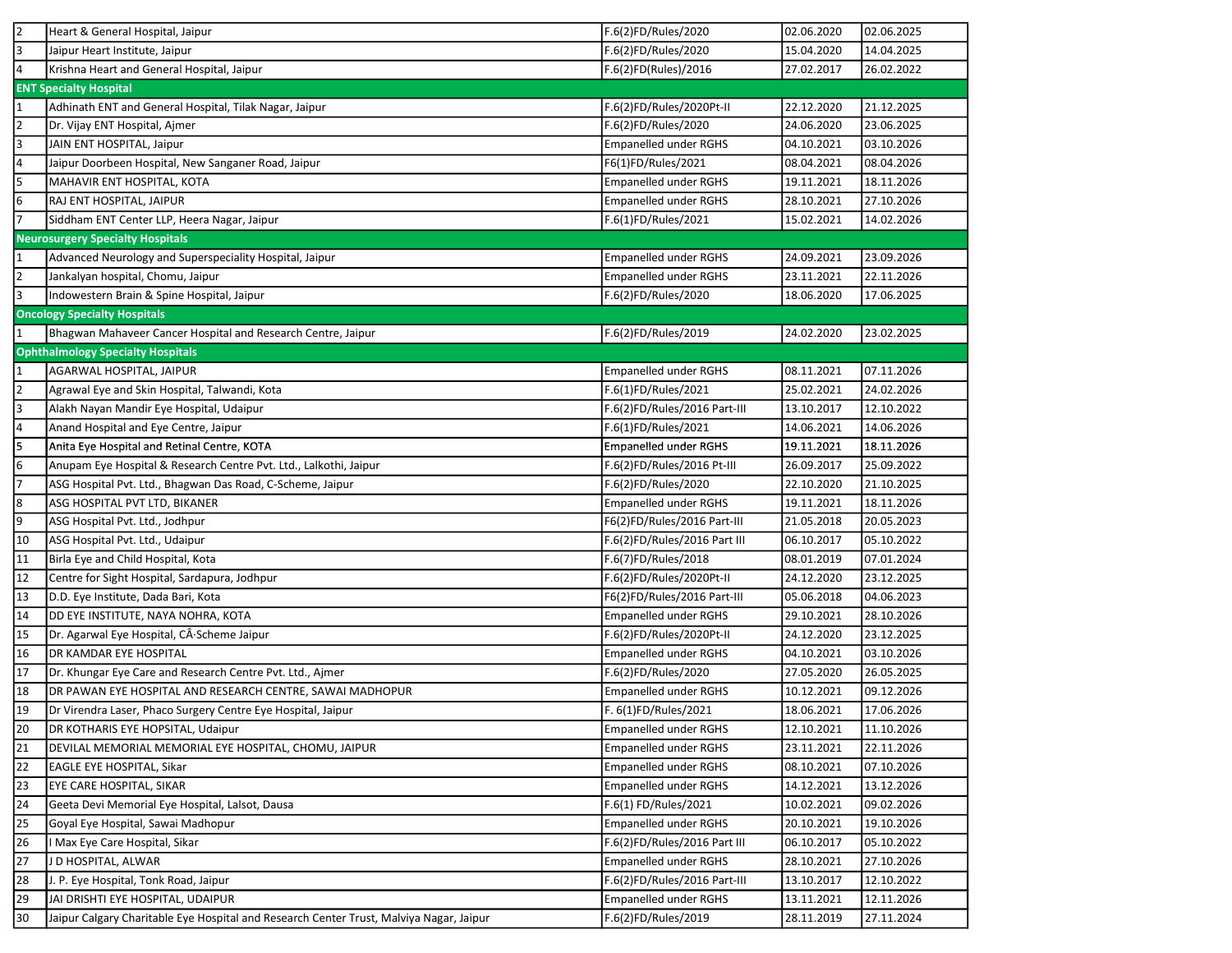| 31             | Jhalani Eye Hospital, Krishna Colony, Alwar                                      | F.6(2)FD/Rules/2020Pt-II     | 24.12.2020 | 23.12.2025 |
|----------------|----------------------------------------------------------------------------------|------------------------------|------------|------------|
| 32             | K.C. Memorial Eye Hospital, Jaipur                                               | F6(1)FD/Rules/2021           | 20.04.2021 | 19.04.2026 |
| 33             | Kabra Eye Hospital, Jaipur                                                       | F. 6(2) FD/Ruies/2020        | 26.08.2020 | 25.08.2025 |
| 34             | Kapoor Hospital and Eye Centre, Jaipur                                           | F.6(2)FD/Rules/2016 Part III | 06.10.2017 | 05.10.2022 |
| 35             | Kota Eye Hospital and Research Foundation, Kota                                  | F.6(2)FD/Rules/2016 Part-III | 13.10.2017 | 12.10.2022 |
| 36             | KSHETRAPAL EYE HOSPITAL AND LASIK LASER CENTRE, AJMER                            | <b>Empanelled under RGHS</b> | 29.10.2021 | 28.10.2026 |
| 37             | Max Vision Eye Care Centre, Jaipur                                               | <b>Empanelled under RGHS</b> | 04.10.2021 | 03.10.2026 |
| 38             | Mishri Devi Eye Hospital Pvt. Ltd, RIICO Phase-I, Nimran, Alwar                  | F.6(2)FD/Rules/2020Pt-II     | 29.12.2020 | 28.12.2025 |
| 39             | MISHRI DEVI EYE HOSPITAL, BEHROR, ALWAR                                          | <b>Empanelled under RGHS</b> | 26.10.2021 | 25.10.2026 |
| 40             | New Delhi Centre for Sight Ltd., Malviya Nagar, Jaipur                           | F.6(1)FD/Rules/2021          | 29.06.2021 | 29.06.2026 |
| 41             | RAGHUDEEP EYE HOSPITAL, JAIPUR                                                   | <b>Empanelled under RGHS</b> | 19.11.2021 | 18.11.2026 |
| 42             | Riddhi Siddhi Eye Care Hospital, Radhakishanpura Road, Sikar                     | F.6(1)FD/Rules/2021          | 25.02.2021 | 24.02.2026 |
| 43             | Royal Eye Care and Research Centre, Adarsh Nagar, Jaipur                         | F6(1)FD/Rules/2021           | 08.04.2021 | 12.10.2022 |
| 44             | Sahai Hospital and Research Centre, Jaipur                                       | F.6(2)FD(Rules)/2016         | 27.02.2017 | 26.02.2022 |
| 45             | Sarda Nursing Home, Jaipur                                                       | F6(1)FD/Rules/2021           | 10.08.2021 | 09.08.2026 |
| 46             | SRI JAGDAMBA CHARITABLE EYE HOSPITAL, Sri Ganganagar                             | <b>Empanelled under RGHS</b> | 12.10.2021 | 11.10.2026 |
| 47             | Suvi Eye Hospital & Research Centre Pvt. Ltd., Talwandi, Kota                    | F.6(1)FD/Rules/2021          | 25.02.2021 | 24.02.2026 |
| 48             | TIBRA EYE HOSPITAL AND RETINA CENTRE, SIKAR                                      | Empanelled under RGHS        | 10.12.2021 | 09.12.2026 |
|                | <b>Orthopedics Specialty Hospital</b>                                            |                              |            |            |
| 1              | AKHILA HOSPITAL, JAIPUR                                                          | Empanelled under RGHS        | 07.12.2021 | 06.12.2024 |
| I2             | BALAJI ORTHOPAEDIC AND MULTISPECIALITY HOSPITAL, JHALAWAR                        | <b>Empanelled under RGHS</b> | 10.12.2021 | 09.12.2026 |
| Iз             | Bone and Joint Hospital and Research Centre, Shyam Nagar, Jodhpur                | F.6(2)FD/Rules/2020 Pt-II    | 30.12.2020 | 29.12.2025 |
| 4              | Chandni Hospital, Talwandi, Kota                                                 | F.6(2)FD/Rules/2016 Part III | 06.10.2017 | 05.10.2022 |
| 5              | Jankalyan hospital, Chomu, Jaipur                                                | Empanelled under RGHS        | 23.11.2021 | 22.11.2026 |
| 6              | KHANDAKA HOSPITAL, Jaipur                                                        | Empanelled under RGHS        | 06.10.2021 | 05.10.2026 |
| 17             | LUCKY HOSPITAL, JAIPUR                                                           | Empanelled under RGHS        | 23.11.2021 | 22.11.2026 |
| 8              | Mewar Hospital Pvt. Ltd., Udaipur                                                | F.6(1)FD/Rules/2021          | 14.06.2021 | 14.06.2026 |
| 9              | Ramanji Hospital And Research Centre, JAIPUR                                     | Empanelled under RGHS        | 28.10.2021 | 27.10.2026 |
| 10             | R K FRACTURE HOSPITAL AND TRAUMA CENTRE, Chomu                                   | Empanelled under RGHS        | 06.10.2021 | 05.10.2026 |
| 11             | RAJ HOSPITAL AND FRACTURE CLINIC, JHUNJHUNU                                      | Empanelled under RGHS        | 08.11.2021 | 07.11.2026 |
| 12             | RAATH HOSPITAL AND HEALTHCARE PRIVATE LIMITED, ALWAR                             | <b>Empanelled under RGHS</b> | 14.12.2021 | 13.12.2026 |
| 13             | Shalby Orthopedics Centre Of Excellence, Udaipur                                 | Empanelled under RGHS        | 28.10.2021 | 27.10.2026 |
| 14             | SINGHAL NURSING HOME, BHARATPUR                                                  | <b>Empanelled under RGHS</b> | 09.11.2021 | 08.11.2026 |
| 15             | SUDHA ORTHOPAEDIC AND GYNEC HOSPITAL, UDAIPUR                                    | <b>Empanelled under RGHS</b> | 13.11.2021 | 12.11.2026 |
| 16             | The Royal Orthopaedic Hospital and Sports Injury Centre, Lalkothi Scheme, Jaipur | F.6(2)FD(Rules)/2016         | 27.02.2017 | 26.02.2022 |
|                | <b>Nephrology Specialty Hospital</b>                                             |                              |            |            |
| 11             | KIDNEY CARE HOSPITAL AND RESEARCH CENTER, UDAIPUR                                | Empanelled under RGHS        | 29.10.2021 | 28.10.2026 |
| 2              | Maxwell Hospital, Jaipur                                                         | F.6(2)FD(Rules)/2016         | 27.02.2017 | 26.02.2022 |
| Iз             | NEURO SPINE AND SUPER SPECIALITY HOSPITAL, SIKAR                                 | <b>Empanelled under RGHS</b> | 19.11.2021 | 18.11.2026 |
|                | <b>Ayush Hospitals</b>                                                           |                              |            |            |
| 1              | Jaipur Ayurveda Hospital, Jaipur                                                 | F.6(2)FD/Rules/2016 Pt III   | 28.01.2021 | 27.09.2025 |
| $\overline{2}$ | Shankar Piles Clinic And Research center, KISHANGARH, AJMER                      | <b>Empanelled under RGHS</b> | 17.12.2021 | 16.12.2026 |
|                | <b>Dentistry specialty Hospitals</b>                                             |                              |            |            |
| $\mathbf{1}$   | Dr. Somendra Dental Care Centre, Vaishali Nagar, Jaipur                          | F.6(1) FD/Rules/2021         | 10.02.2021 | 09.02.2026 |
| 2              | Global Dental Hospital Orthodontic and Impaint Center, Jodhpur                   | <b>Empanelled under RGHS</b> | 22.09.2021 | 21.09.2026 |
| 3              | RAMA DENTAL HOSPITAL, CHOMU, JAIPUR                                              | <b>Empanelled under RGHS</b> | 28.10.2021 | 27.10.2026 |
| 14             | Vinayak Dental Hospital and Orthodontic Centre, Lalsot Road, Dausa               | F.6(1)FD/Rules/2021          | 11.02.2021 | 09.02.2026 |